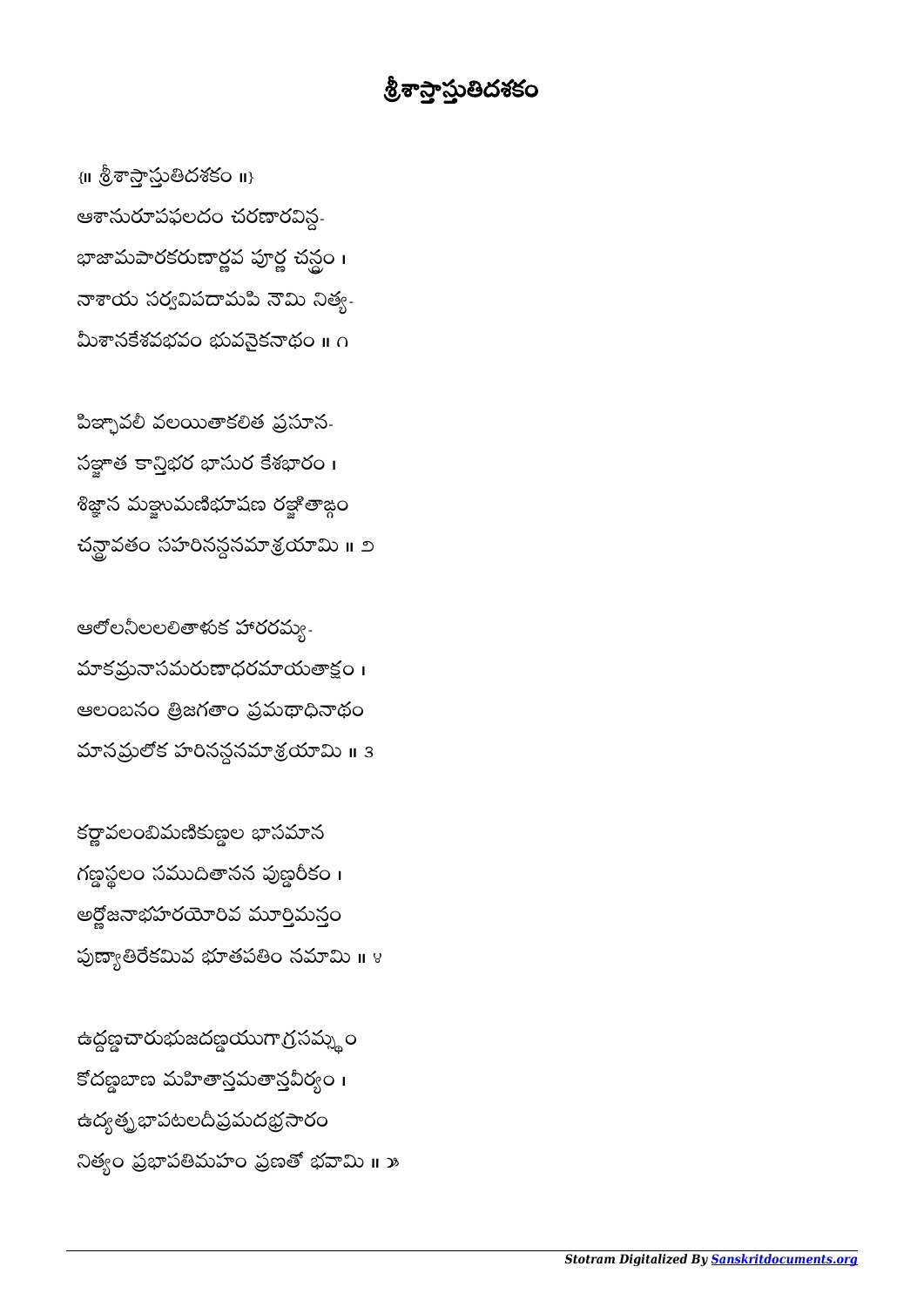మాలేయ పఙ్కసమలఙ్భత భాసమాన దోరన్తరాళ తరాళమలహారజాలం । నీలాతినిర్మల దుకూలధరం ముకున్గ-కాలాన్తక ప్రతినిధిం ప్రణతో ఒన్మి నిత్యం <mark>။</mark> ౬

యత్నాద పఙజయుగం మునయోஉప్యూజప్రం భక్యా భజన్తి భవరోగ నివారణాయ  $\overline{\mathbf{I}}$ పుత్రం పురానకమురానకయోరుదారం నిత్యం నమామ్యహమమిత్రకులాన్తకమ్ తం ॥ a

కాన్తం కళాయ కుసుమద్యుతిలోభనీయ-కాన్తిప్రవాహ విలసత్కమనీయ రూపం। కాన్తాతనూజ సహితం నిఖిలామయౌఘ-శాన్మిప్రదం ప్రమథయూథపతిం నమామి ॥ ౮

భూతేశ భూరికరుణామృత పూరపూర్ణ వారాన్ని ధే, వరద, భక్తజనైకబన్లో । పాయాద్భవాన్ ప్రణతమేనమపారఘోర-సంసారభీతమిహ మామఖిలామయేభ్యః ॥ ౯

హే భూతనాథ భగవన్, భవదీయ చారు-పాదాంభుజే భవతు భక్తిరచఞ్చలా మే। నాథాయ సర్వజగతాం భజతాం భవాబ్ది-పోతాయ నిత్యమఖిలాఙ్గభువే నమస్తే ॥ ౧౦

ఇతి శ్రీ శఙ్కరభగవద్నాద విరచితం శ్రీ శాస్త్రాస్తుతి దశకం సమ్నూర్ణం ॥